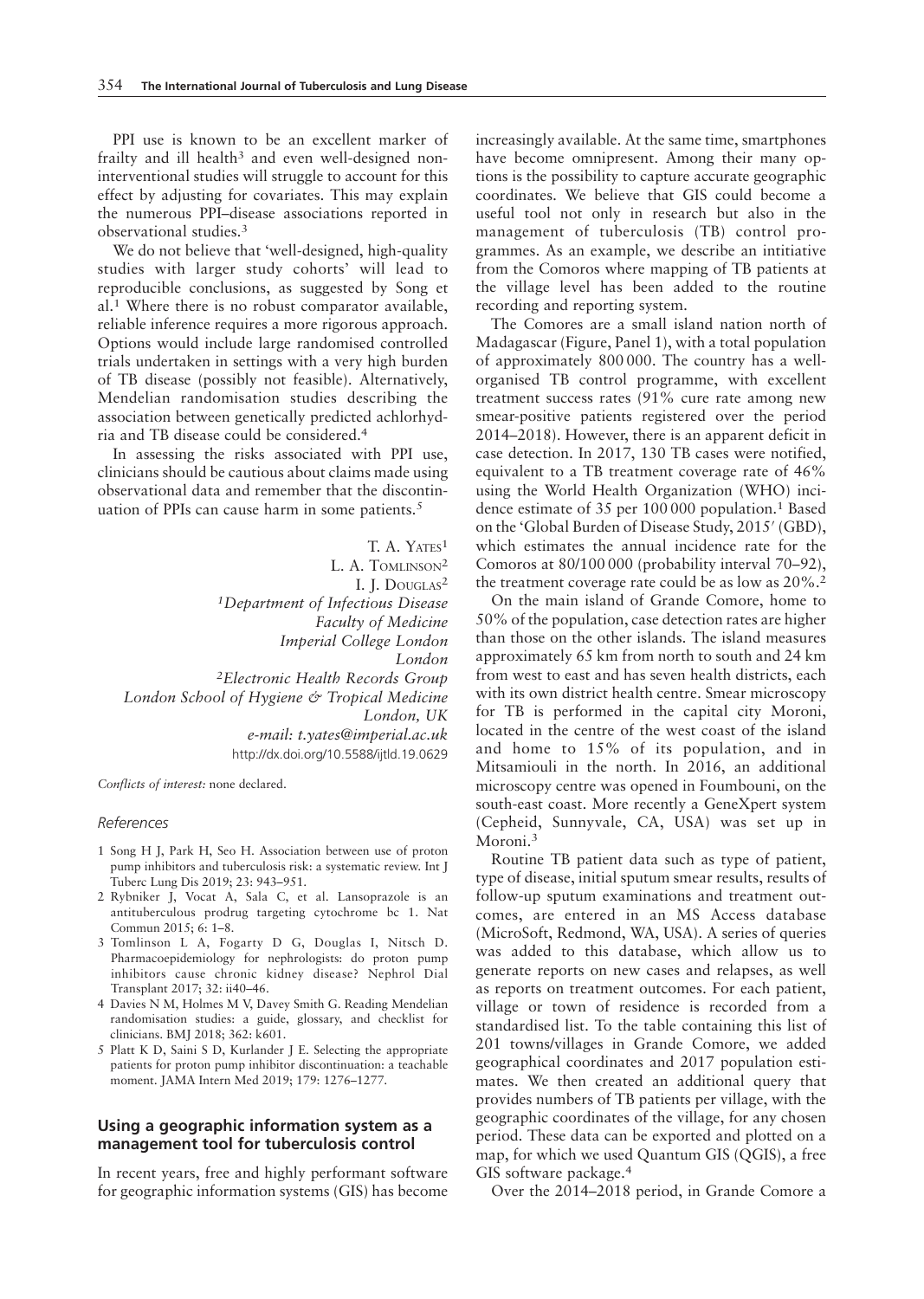

Figure Panel 1: The Comoros; Panel 2: Map of the distribution of tuberculosis cases by village on Grande Comore (2014–2018); Panel 3: High- and low case detection rate clusters based on Kulldorff's spatial scan statistical analysis. TB = tuberculosis; IRR = incidence rate ratio.

total of 374 new TB cases were reported, 272 pulmonary cases, 175 of whom (64%) were smearpositive and 102 extrapulmonary cases. We extracted these data through the designated query in the MS Access database and plotted these on a map in QGIS (Figure, Panel 2). The surface of the red dots shown on the map is proportional to the absolute number of cases in that location over the 5-year period.

At first glance, we observed high numbers of cases around the capital city, Moroni, on the west of the island, and few cases on the east side. To confirm our observations, taking into account the population sizes of the villages, we fitted a purely spatial Poisson model using Kulldorff's spatial scan statistic.<sup>5</sup> This software, which is also freely available, groups together clusters of villages that are in geographic proximity and calculates incidence rates inside and outside such clusters. It retains clusters with high or low incidence rate ratios using the villages outside the cluster as reference and also provides associated P values. We retained only clusters with a  $P < 0.05$ . One high-incidence cluster centred around the capital city, Moroni, and one low-incidence cluster on the south-western part of the island were identified (Figure, Panel 3). The high-incidence cluster included 120 cases of TB within a combined population size of 71874, resulting in a relative risk of 2.3 ( $P < 0.0001$ ). The low detection rate cluster is made up of 43 villages with a total population of 62 042. In this cluster, only 15 cases of TB had been reported over the 5-year period, resulting in a relative risk of 0.24  $(P < 0.00001)$ . The direct surroundings of the other two diagnostic centres, Mitsamiouli and Foumbouni, were not part of any high case notification clusters. The surrounding areas of Foumbouni were even part of the low case notification cluster.

We thus observed a major difference in TB case notification rates between the city of Moroni plus some nearby villages and a cluster of villages on the east side of the island. Stochasticity may play a role, given the relatively small population sizes, but by grouping together data over a 5-year period our estimates became fairly stable and are highly unlikely to be due to chance variations. Our analysis based on Kulldorff's spatial scan statistic thus confirmed what has already been suspected based on the projection of crude case finding figures on a map.

As Behr et al. convincingly demonstrate in their recent paper, most TB cases are due to recent (re)infections, with disease rarely occurring more than 2 years after infection.6 This would further strengthen the rationale for identifying clusters of high incidence to allow for targeted control measures aiming to interrupt ongoing transmission to be implemented. However, the interpretation of the significance of such clusters requires some caution. With an overall case detection rate for Grande Comore of just above 50% of the WHO estimate, high-incidence clusters may merely reflect better accessibility to diagnostic services and the main concern should be the low-incidence clusters. In and around the city of Moroni, the case detection rate is 95% of the WHO incidence estimate; in the more remote villages it is only 14%. Two studies from Ethiopia by Dangisso et al. and Shaweno et al. show a similar pattern of low case notification in areas with poor geographical access to health services.7,8

Caution is also required when concluding that case notification in Moroni and surroundings is adequate,